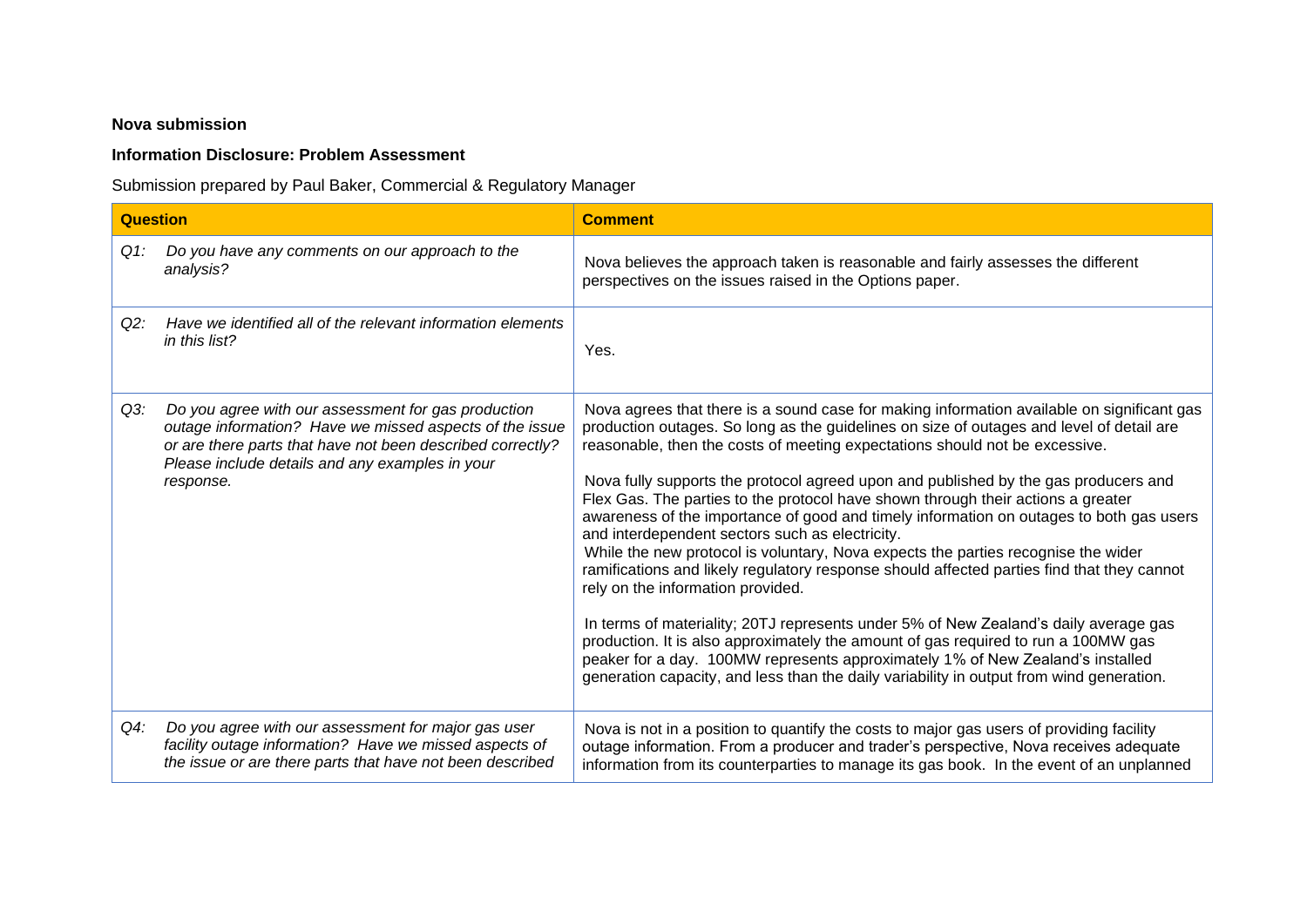|     | correctly? Please include details and any examples in<br>your response.                                                                                                                                                                             | user outage resulting in a short term surplus in supply, the availability of that gas is usually<br>reflected in the short term market for gas in any case.                                                                                                                                                                                                                                                                                                                                                                                                      |
|-----|-----------------------------------------------------------------------------------------------------------------------------------------------------------------------------------------------------------------------------------------------------|------------------------------------------------------------------------------------------------------------------------------------------------------------------------------------------------------------------------------------------------------------------------------------------------------------------------------------------------------------------------------------------------------------------------------------------------------------------------------------------------------------------------------------------------------------------|
| Q5: | Do you agree with our assessment for gas storage outage<br>information? Have we missed aspects of the issue or are<br>there parts that have not been described correctly?<br>Please include details and any examples in your<br>response.           | Nova agrees that the capacity of Flex Gas to deliver gas is of relevance to the market. As<br>per the voluntary outage protocol adopted by the producers and Flex Gas, for practical<br>purposes there needs to be a level at which some outages are not considered significant.                                                                                                                                                                                                                                                                                 |
| Q6: | Do you agree with our assessment for transmission<br>pipeline outage information? Have we missed aspects of<br>the issue or are there parts that have not been described<br>correctly? Please include details and any examples in<br>your response. | Agreed.                                                                                                                                                                                                                                                                                                                                                                                                                                                                                                                                                          |
| Q7: | Do you agree with our assessment for contract price and<br>volume information? Have we missed aspects of the<br>issue or are there parts that have not been described<br>correctly? Please include details and any examples in<br>your response.    | Agreed. Even if this data could be aggregated in a way that did not compromise the<br>trading position of market participants, the risks of a breach of confidentiality and potential<br>commercial costs of such a breach would be high.                                                                                                                                                                                                                                                                                                                        |
| Q8: | Do you agree with our assessment for emsTradepoint<br>price & volume information? Have we missed aspects of<br>the issue or are there parts that have not been described<br>correctly? Please include details and any examples in<br>your response. | Agreed. emsTradepoint is best placed to consider the relative trade-offs between making<br>data more widely available versus seeking payment from parties wishing to use the data<br>for commercial purposes.<br>This is consistent with other market exchanges such as NZX and ASX.                                                                                                                                                                                                                                                                             |
| Q9: | Do you agree with our assessment for gas storage<br>facilities information? Have we missed aspects of the<br>issue or are there parts that have not been described<br>correctly? Please include details and any examples in<br>your response.       | Nova understands the desire parties have for disclosure of gas storage volumes but<br>concurs with the GIC that such information could be interpreted as being gas available to<br>meet demand in the electricity market. That may not be true, and the more relevant<br>indicator for the electricity market is the disclosure by thermal generators of their fuel<br>availability. Gas supplies can be sourced from a number of fields including storage, so<br>assuming that gas in storage is not pre-committed may be misleading to market<br>participants. |
|     |                                                                                                                                                                                                                                                     | Should the amount of gas in held in storage by each market participant be made public,<br>then that would have commercial implications and could well become a disincentive on<br>parties to use the storage.                                                                                                                                                                                                                                                                                                                                                    |